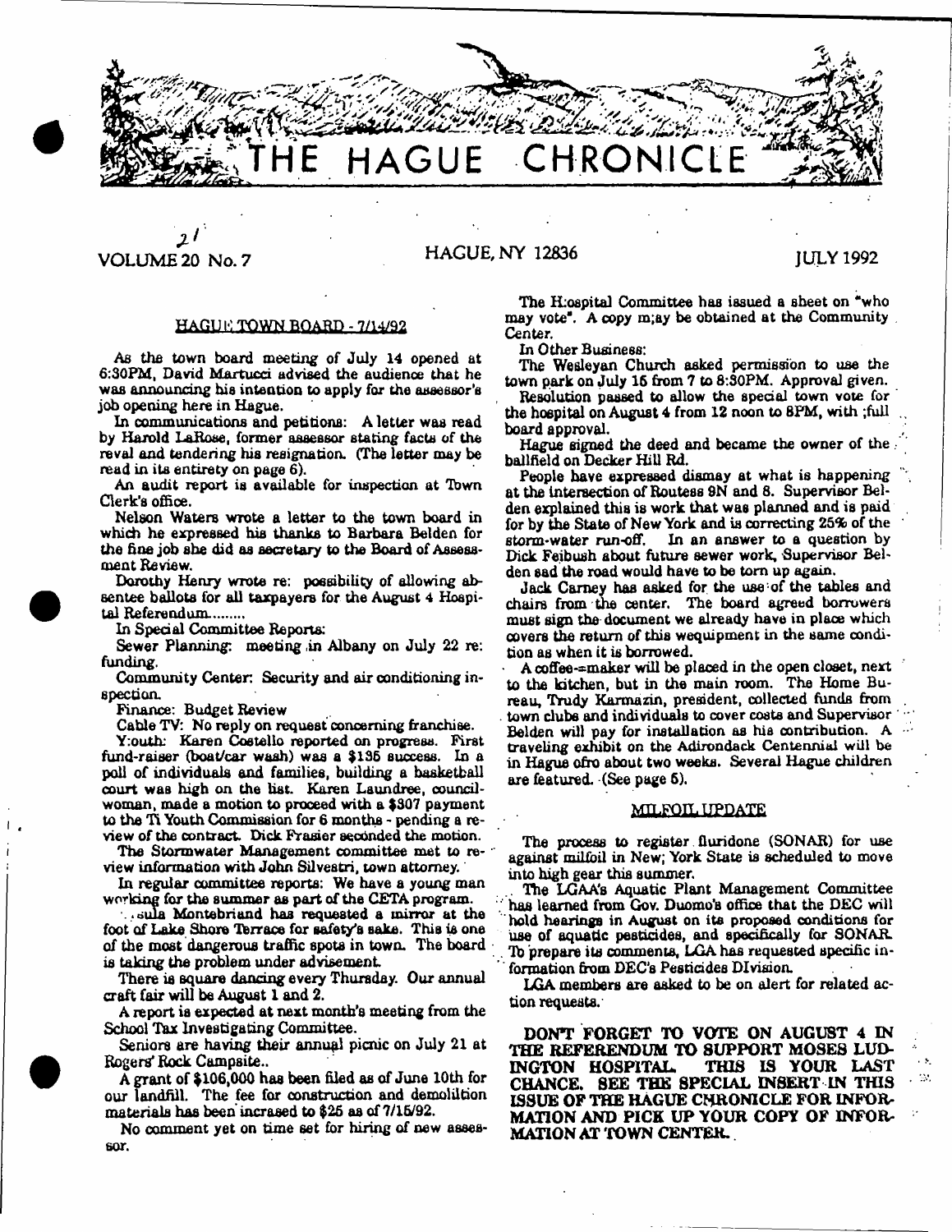## **WARREN COUNTY'S TRIAL MAGAZINE RECYLING PROGRAM TO=BECOME FERMENENT**

**The pilot program to recycle magazines, advertising inserts, colored paper, and junk mail in Warren County will become permanent according to County Recycling Coordinator Bob Link. "All that remains to be done ia to review the proposed contract provisions with County Supervisors to make sure it meets with their approval", said Link.**

**In April and May, a trailer was circulated throughout the County, collecting over 70 tons of paper. Additional material was collected by the Warren-Washington County ARC. The magazines and other paper were then bailed at the County Recycling Center on lower Warren St. and picked up by Marcal Paper Mills of Elmwood Park, NJ. The proposed contract with Marcal would run for two years contingent upon the county generating at least 16 tons per month. Link says that calls come in every day from residents asking if and when the program will be run again. "The response has been overwhelming, and we're ezcited about this opportunity to develop an ongoing program."**

**Begining this week, Queensbury's Ridge Road Landfill, just south of the intersection of Routes 9L and 149, will be the County's central drop-off point for the paper. Any County resident may drop off the. paper during the station's regular hours.**

**In addition, a trailer will be available at the Hague Transfer Station on the following schedule:**

**August 26 - 30**

**October 21-26**

**December 16-20**

**. Acceptable paper indudes magazines and advertising inserts, catalogs, envelopes, junk mail, textbooks with covers tom off, nonn-metallic wrapping paper, school and office paper and NCR paper. The County cannot accept paperback books, boxboard, carbon paper, blueprint paper or photographic paper. Phone books may not be mixed with this paper either, although plans for a separate program to collect them are currently being made.**

**For more information, contact. John Breitenbach, Jr. at the Community Center, 643-6161.**

# RECYCLE USED OIL

**Leaky tankers aren't the only, culprits responsible for oil • pollution: 180 million gallons of oil a year are dumped into the environment by do-it-yourselfere changing their car oil.**

**"About 90 percent of those who change their own oil dispose of it improperly", says Ann Lemley, chemical safety specialist with Cornell Cooperative Extension.**

**Instead of being dumped, used oil can be re-refined for use as a lubricant. The refining needed to convert used oil back to virgin duality is a complicated hut** worthwhile process: one gallon of used oil can provide 2 1/2 quarts of lubricating oil. It takes 42 gallons of crude oil to obtain the same amount of lu**bricant. Next time you change your oil, you can drop your used oil off at your nearest service station for recycling or take it to the l&nd-fiU and give to attendant.**

**Pour oil into clean leak-proof non -breakable container for disposal**

## ^ MOHICAN HQME BUREAU

÷

**We had a lovely warm day for the Flea Market at the** Hague Community Center on June 27, 2992. **proceeds from our table were for the Bunn Coffee maker being given to Hague Community Center. We would like to thank at this time the following groups for helping us with this project: Hague Fire Dept., Senior Citizens, Winter Carnival Committee, Warren County Home Bureau. There are a few more pledges but we are awaiting their checks. Monies in memory of loved ones from Ann Robbins, Ida Moore, Bertha Dunsmore, Dottie Henry, Jackie Ambra, Fran Clifton. We are still a little Bhort so anyone caring to help us please contact Trudy Karmazin, 643-8838. We appreciate everyone's help for this Community Project.**

**Next, don't forget to visit us at the Hague Craft Fair on August 1 and 2, 1992 at the Hague Community Center from 9 to 5. We have a lot of lovely hand made** things for you. Also come and meet our very own **"Betsy\* the. clown. She will be there to paint all the little faces.**

**Meet you at the Fair.**

**2**

**THE HAGUE BAPTIST CHURCH WOMEN are holding a bake and craft sale between the Hague Market and the Post Office on Friday, July 17 from SAM to 3PM. They will also have a table at the annual Hague Arts Fair on August 1.**

#### **HAGUE YOUTH COMMITTEE**

**After a "bomb" of a parent meeting, the Youth Program eqjoyed a successful fundraiser, holding a car/boat wash during BASS Tournament weekend. \$136 was earned by 17 Hague youth (and friends). These hard-working kids were Drew and Eve Trombley, Aren and. Jason Laundree, James and Perry Girard, John and Tavish Costello, Nate Lawrence, Wyatt and Tyler Wells, Annie, Alison and Monica Johnson, Melissa Brunet, Katie Toohey and Fletcher North. Parents also joined in the fun. Thank you to Mike Coffin, John Coon and David Darrin for their contributions and to all who had their cars and boats sparkled! .**

**Our fledgling program kicked in this summer with a Silver Bay program for Hague youth. Eight children participated in the first 2 weeks of day camp and swimming lessons. For information on the next 3 sessions (7/13-7/24, 7/24-8/7; 8/10-8/21) please contact Mark Rutkoweki or Sue Spahr at Silver Bay Assoc., 643-8833. The kids eqjoy many fun and educational activities and have an opportunity to meet children from many places.**

**We would like to hold another, hopefully better attended, informational meeting for parents. More details of the Youth Committee's progress will be reported at the town board meeting.**

#### **HELP WANTED**

**Mother's Helper needed from August 1 -15. Please call 643-6088.**

4

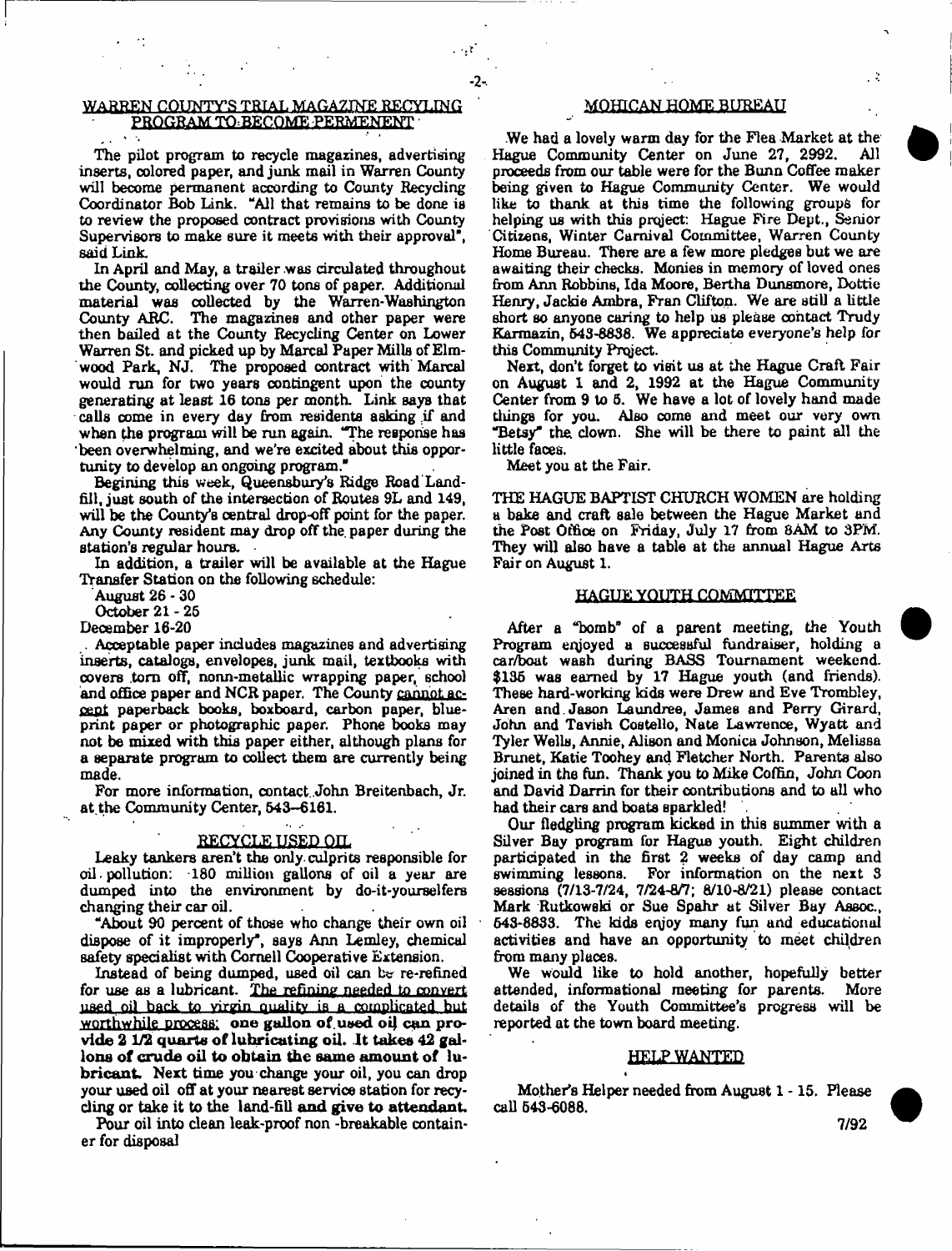## ZONING BOARD QF APPEALS

**Though three public hearings were scheduled for the June 25th meeting of the ZBA, only two were held and the third, (Young) was tabled for a future date.**

**1. Becker (72-1-2.22) an area variance from rear yard setback to construct an attached garage and storage area and**

**2. Kennedy (25-1-18) area variance for shoreline setback • were the two heard and both were approved later at the regular meeting. The Kennedy variance had conditions which stated no screening, enclosures or roofing.**

**Chris Ginn introduced a new form for listing facts and findings proving a necessary hardship. . ,gl**

#### . PLANNING BOARD

**At 7PM Thursday, July 2, 1992 a public hearing was held to hear comments from the public on the applica**tion for a Mobile Homes Park, made by Nelson Waters (20-1-81.1). Several members of the audience speke **against the prqject as requested and questioned what further requests would be made in the future.**

**Mr. Waters stated his interest at this time was only to get authorisation for the plan now proposed to the board. This will be an income producing situation and. he would remain responsible for the upkeep and appearance of the park.**

**Later, at the regular board meeting, the application was denied. The board felt the need for additional pertinent informtion.**

At the regular board meeting the following was dis**cussed; Kneuppel (34-3-7;8;9) a minor subdivision to create two lots from three. After discussing existing problems brought up in Site Review, the board decided to get additional information before proceeding further.**

Young (55-3-9.1-10, lot line adjustment was tabied be**cause of possible future changes in the proposal.**

**Effective July 1, 1992, changes were made in NYS Planning and Zoning Regulations and each board member received a copy.**

**.... Two oomments were addressed to the chair: 1. Each speaker from the fleer be asked to identify themselves. 2. Chairman should explain the Public Hearing procedure to those in attendance.**

#### **CUB SCOUT PACK 21 NEWS**

**Eagle Lake was the perfect site for the Webeios (Dean 1 ana 2) first cam pout of the season in early June. A group of veteran and rookie campers braved a drenching rain on their first night; good fortune brought them a fine day after and they enjoyed fishing, swimming, canoeing and the ever-popular cooking over a campfire. Isn't this what Scouts is all about?**

**We wound up the month of June with our pack picnic at the Pish and Game Club. That evening was filled with delicious food, prepared by our families, an exciting softball game and "fruitless", but fun, fishing. (Thanks for the worms, Art). The Scouts received their servioe store for the number of yaara the/vo been in Pack 21 and sports awards for participating on teams or learning fundamentals and sportsmanship. We appreciate the use of the Fish and Game Club site it's great for a pack of Cubs! A personal thank-you to my friends in Pack 21 for my beautiful Scout rose pin)**

**Special thanks goes to Bob Patchett of Hague and Greg Moore of Westport for their thoughtful and generous dona-**

**tions. And thanks to all who have supported Pack 21 through our bottle and can collection, donations, and well-wishesl**

## **ANNUAL AMISH QUILT SHOW** AND BAKE SALE

**The Hague Community Building will again be the location of the Amish Quilt Show and Bake Salo this July 21, 1992. The sale will be held from 9AM to 6PM. No admission charge.**

**An extended Amish family hum Lancaster County, PA will be present to show the quilts and hand crafted items they have made. This annual summer event gives the local public and tourists an opportunity to see and buy the beautiful artistic handiwork of the Amish Community. Patterns and quilts** of all sizes will be available along with pillows, aprons, wall **hangings, pot holders, place mats, and more.**

**The Amish bring with them traditional baked goods featuring suwh faVuriUn ua uhuu ?ljr"** Piu, **cookies, dumpling, end breads of various kinds.**

**Please mark your calendar and plan to attend this Amish treat on July 21, 1992. For further information, call Sylvia Raymon at 685-6860.**

## **WARDS TO OPERATE PROP AND SAIL**

**Tom James is pleased to announce that Karen and James Ward, Jr. and family are now managing and operating Prop and Sail Marine Service, Inc., Silver Bay, 543-fHU, \* The business now offers expanded mechanical repair service, boat sales and indoor winter boat storage.**

**The Silver Bay Guideboat and Canoe Co. will continue to be oerabed by Tbm James at the same Silver Bay location.**

#### **FARMERS MARKET NQW. OPEN**

**The Ticonderoga Business Association will again host The**

**Ticonderoga Fanner's Market, begining June 20.** The Farmer's Market is held every Saturday t;hroughout<br>the summer in front of the Ti Haritage Museum, from DAM to **1PM.**

**All area producers are invited to 'come to the market" to sell your homegrown vegetables, flowers, and plants; baked goods, jamea and preservos; canned goods; art and homemade crafts. New this year, you con bring antiques and collectibles, tool You mush provide your own table - a \$5.QQ fes per table space is asked.**

Call **585-2244** to reserve your space, or for more details.

## **HQYT HONORED BY FIRE DEPARTMENT**

**On Friday, June 25, 1992 the Hague Vcluntcor Fire Dopt. and Ambulance Squad held a surprise party to honor Bob Hoyt, at the Silver Bay Association.**

**Mr. Hoyt was one of aovon (7)) charter members who established the Hague Volunteer Fire Dept. He was also the company's first fire chief, a position he held for forty years.**

**Amazingly enough tho dinner was a surprise and a good time was had by all. To top things off, our newest fire truck was dedicated to Bob in appreciation of all his hard work and dedication. He was awarded a large plaque with his old helmet mounted on i t**

**Mr. Hoyt remains on active member of the fire company in the capacity of fire polico.**

**A special thank you goes out to all of those fire members and friends who volunteered and made the dinner a sueoess. Also, to Silver Bay Association for the good food and the use of** their dining hall . . . wh

*Only the educated are free. —'Epictetus*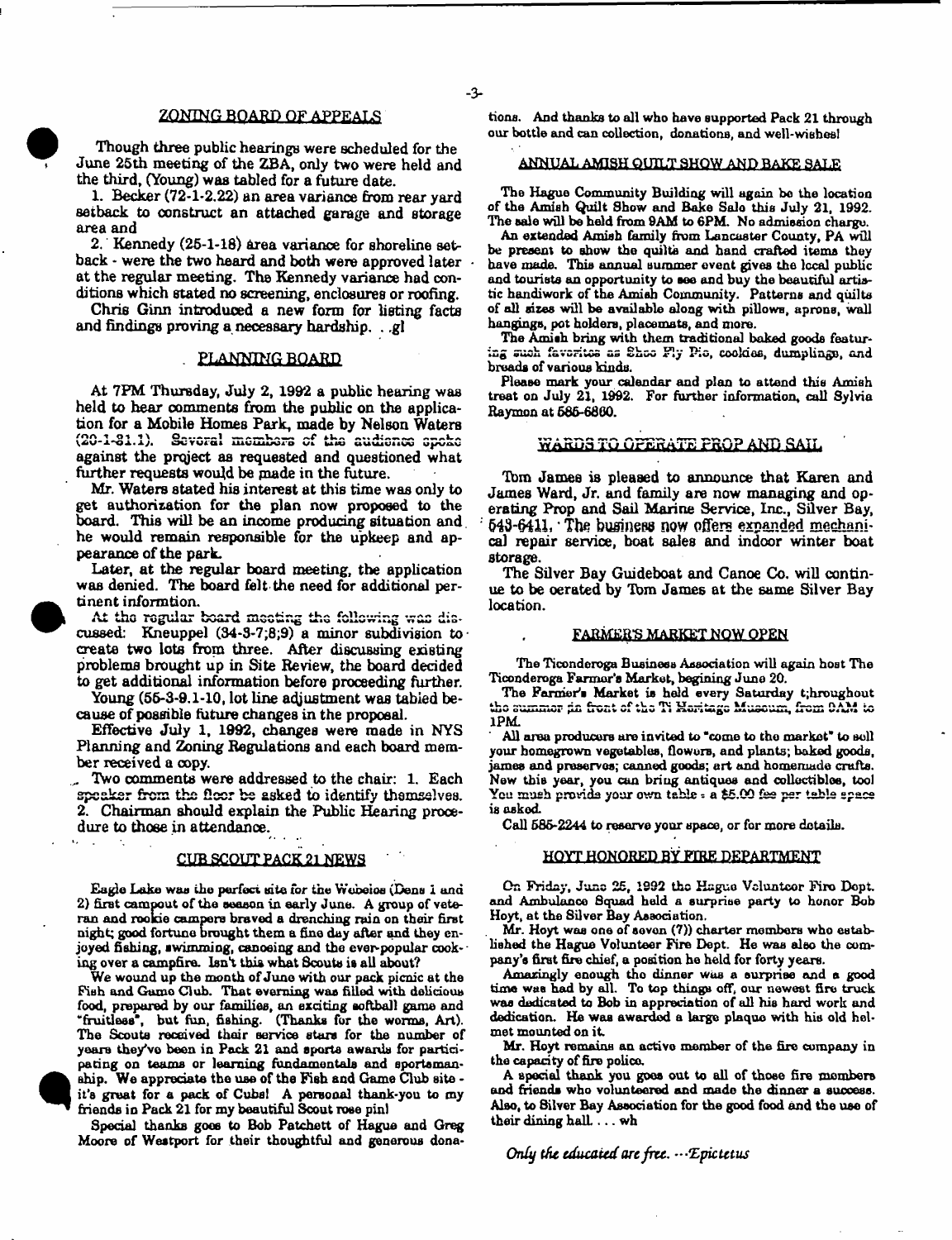## HAGUE SENIOR CITIZENS CLUB

**The annual picnic of the Hague Senior Citizens will be held on Tuesday, July 21 at the Rogers Rock Campsite. (In case of rain, the Hague Fish and Game Club) REGISTER NOW by phoning 543-6161. Be prepared to have a member of the picnic committee ask you to provide an item of food. At the time of registration indicate whether you wish hot doge or hamburgers and HOW MANY of either. (These will be provided by the dub). Assemble at the Community Center at 11AM on the 21st, and bring your own tableware... ewa**

# HAGUE VOLUNTEER FIRE DEPARTMENT

**Again, our deepest gratitude for the support given to the Fire Department on the BASS Ibumament weekend - to those who arose early and helped with breakfast, and those who assisted at the steak roast. And thanks to all who came and ate. At this writing we have no definite figures as to the amount earned. <**

**The Fire Department made one fife call in June. No figures are available for the ambulance runs (watch for our July report!)**

**Bill Montgomery passed his AIS finals - many congratulations, Bill. And oongratulations to our new EMTs:** Denise Waters, Jeni Owens and Mike Bailey. **All.these people have worked hard to achieve this status.**

**Both the Hague and Silver Bay Fire Houses are having refurbishing and redecorating done.**

**And the Hague Fire Department had a glorious 4th of July; it was judged Best Appearing in the Ticonderoga parade. CONGRATULATIONS! . . . ewa**

## **PROPERTY OWNERS OF SILVER BAY**

**The Property Owners of Silver Bay will meet on Monday, July 20, at the Hague Community Center. Refreshments will be served at 7PM, and the meeting will commence at 7:30PM. Remarks wilt be made by Supervisor Dan Belden, Recycling Coordinator John Breitenbach, Jr. and SBA Director Mark Johnson. Speaker for the evening will be Charles Parlin who will address the issue of the Moses-Ludington Hospital problem. Do turn out for this informative meeting on matters that concern us all.. . ewa .**

## **NATURE NEWS Laura Meade**

**Ed Becker, a veterinarian and a licensed wildlife rehabilitator, who has a summer home at Sabbath Day Point, reports that the pair** of **mute** bwudb **which he released at his lakeside property this spring, have returned to his beach, after sojourns to the tip of Tongue Mt., to Carney's nearby shoreline, to Oneida Bay boaches, to a brook near the Penfiold Cottage and to Pine Cove for one adventurous flight. He says that these beautiful, graceful, large birds are too young to produce offspring this year, so'there is no danger to possible eggs in a neat**

**These swans have been at Sabbath Day Point since approximately June 29 and will probably remain there until they migrate to a warmer climate for the winter. Eyery day they practice flying, extending their flights gradually, to build up endurance for migration.**

Ducks and swans prefer sandy beaches (as Oneida Bay residents will testify), but use of those beaches by these birds and **also swimmers, especially children, does not make for a happy combination if the people are unfamiliar or uncomfortable with the birds' lifestyles. However, Dr. Becker is delighted that the swans have chosen to stay a while at his family's place and he wishes them well as they continue to live in the wild.**

## **HAPPY McPARTLJN HAS LEAD ROLE IN WEST-**SIDE STORY

**Daughter of Mr. & Mrs. Kenneth McPartlin, Hague and** Niskayuna, NY, Happy has been selected to perform the part **of Maria in Park Playhouse production of West Side Story, which opened for a six-week run on July B at The Lakehouae, Washington Park, Albany. Prom a write-up. in the Albany Sunday Times Union July 6 comes.the following: "The part of Maria is played by Happy McPartlin, 1 17-year -old senior-tobe at NiBkayuna High School. She is girlish and demure and neither looks nor talks tough, but that is acceptable for her role as the naive Puerto Rican teenager who falls for Tony, whose dramatic downfall is that he is uot Puerto Rican. McPartlin has acted in small productions since the fourth grade with companies like Schenectady Light Opera Company. She has had only one professional role before, as an understudy for Heritage Artists. 'But they had problems and I never got my check," she said of the company, which folded halfway through the season. " So that doesn't count."**

**"McPartlin won the part over professional actresses who auditioned in New York, according to Frederic, because of her voice, which is rich and full enough for a play with Bernsteinpenned score that's more like a classical concert than the usu-^^k** al musical. McPartlin tried out hoping for a background part*i* **She ws delighted to win the lead, but. hesitant at first to accept. She was, after all, giving up her last free time in high school."**

**In a review of the opening night performance, Pat Titterton says 'As Maria, the young girl who risks loving outside her dan, McPartlin makes the adolescent urgency of first love altogether believable and approaches Maria's anger and sadness at Tony's death head-on. Blessed with a rich, pure voice, the actress turns her Bongs, like the playful 'I Feel Pretty/ into sunny interludes."**

Performances for "West Side Story" are at 8PM, Wednes**days through Sundays through August 16. The Lakehouae, Wshington Park, Albany. (Performances are cancelled in inclement weather). FREE Come early • bring a picnic!**

## **TI FESTIVAL GUILD**

**continues its performances with T he Incredible Merlin Magic Show" on Tuesday, July 21 at 8PM, followed by the Boccherine Ensemble on the 28th at 8PM. This ensemble from Boston, MA, is proof that a daasicol quartet not only can perform perfectly in the traditional chamber music, but equally can demonstrate the distinctive rhythm of 20th century jaxz or blues or rock. On August 4 The Guild will bring back Rebecca Kelly Dance, a group that presented a program of dance, both modem and the** *very* **new, on stage in 1989.**

**The Incredible Merlin will perform for the children (and pseudo children) at Arts Trek on July 22 at 10:30AM. The Boccherini Ensemble will perform for Arts Trek on July 29 and Rebecca Kelly Dance on August 5. All Arts Trek performances are at 10:30AM under the tent and are FREE.**

The Guild once again will host an art show at the Hagu-Community Center on August 15 from 10AM - 8PM and Au**gust 16th from 10AM - 3PM. Oils, watercolors, drawings and sculptures by local artists and artists from New England and the Northeast.**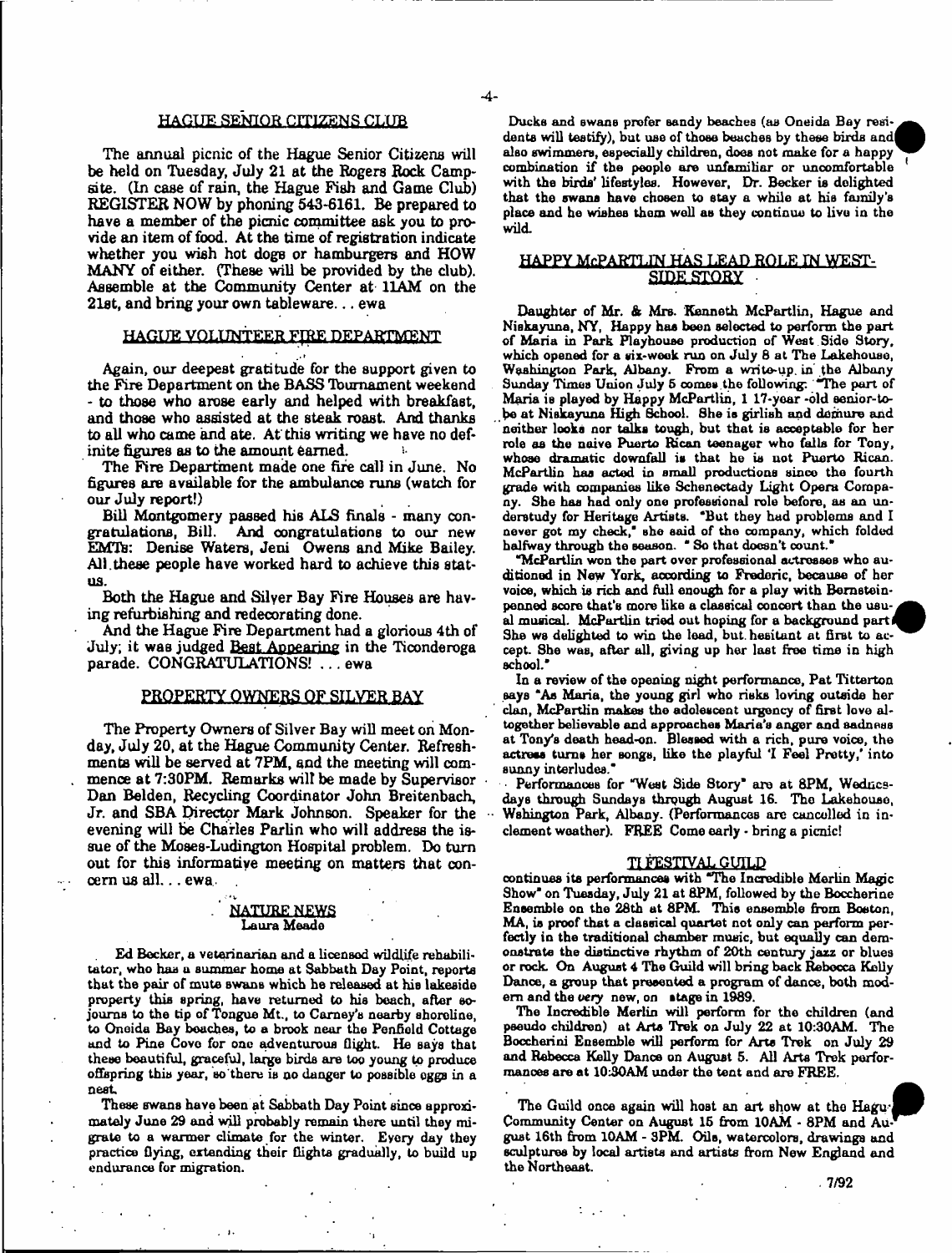#### **CHAMBER OF COMMERCE NEWS**

The 1992 NYS B.A.S.S. Federation's Opener Tourna**ment was the biggest-ever, with 216 entrants catching a total of 849 fish. The tournament winner, Brian Cavert, pulled in five Small Mouth Bass totalling 15.14 pounds,** and the winning "lunker", a Large-Mouth, caught by **Rick Gulla of Utica, weighed in at 5.13 pounds.**

**The Chamber is happy to report that the Federation presented the Chamber with a donation of \$216, which the Chamber in turn presented to the Beste Scholarship Fund.**

**The Chamber booth is now open from noon to 6:00PM daily until Labor Day. Chamber members are urged to drop off any material to be handed out over the summer, and also, and especially, to pay your dues.**

### **SQUARE DANCE PROGRAM SET**

**Although the funding is somewhat questionable, the Summer Square Dance Program is set for Thursday evenings at 7:30PM at the Community Center, starting on July 9. There will be a \$1 donation asked from adults, with children under 12 admitted free. The number of dances held this summer will depend on attendance and donations received at the first few dances, so try to come and support the program. (A donation of more than \$1 would be gratefully accepted!) Stan Burdick, our favorite caller, will be "do-si-do-ing" us through July if all goes well.**

### **ARTS FAIR SLATED**

**The annual Hague Arts Fair, sponsored by the Hague Chamber of Commerce, is scheduled for August 1 and 2, 1992 at the Hague Community Center.**

**Beautiful folk art and home-crafted items will be on sale, in addtion to baked goods, paintings and other unique offerings too numerous to mention.**

**The Fair will be open both Saturday and Sunday from 10AM to 4PM, rain or shine. Refreshments will be available.**

**There are still a few spots available for exhibitors and reservations can be made by contacting Frances Clifton at 543-6501. No flea market items are acceptable, since this is strictly a sale of handmade items.**

## **STRING QUARTET TO PERFORM**

**The Silver Bay Association String Quartet, under the direction of Marty Meade, will hold a recital at the Hague Community Center on Wednesday, July 22, 1992 at 7:30PM. The String Quartet brings together many extremely talented musical artists each summer, and their recitals are always an experience not to miss. There is no admission fee, but donations may be sent at any time to the Silver Bay Association String Quartet Endowment Fund, Silver Bay, NY 12874.**

## **CHILDREN'S ART EXHIBIT**

**July 15 to Aug 1 at The Hague Community Center, there will be a show of children's art work which cel-** **ebrates the hundred years of the Adirondack Park. These are paintings and drawings produced by elementary students who live within the area of the "green line". The art is delightful and many contributors were selected from the Ticonderoga Elementary School (several Hague students being among them). Works of fourth grade students Tavish Costello, Eve Trombley Katie Rutkowski and Brandy Frasier are not to be missed. The strong sense of place which our beautiful Adirondacks possess is disclosed through these children's eyes. The beauty and the uniqueness of the land and animals who reside here are carefully and creatively crafted. Be sure to visit the Hague Commnity Center to see this show. It will be fun and you will be rewarded.**

## **CENTENNIAL WATER COLOR EXHIBIT**

**The Adirondack Park Centennial Watercolor Exhibit will be at the Hancock House Gallery in Ticonderoga from July 16 to July 30. Hours are Monday through Saturday 10AM to 4PM. Sundays 1PM to 4PM. This show is traveling throughout New York State and made its debut at Silver Bay Association in May.**

### **WEATHER NOTES Mary Lou Doulin**

**JUNE seemed oooler than most in recent memory.** The high was  $90^{\circ}$  on the 13th, 14th and 17th. The most **uncomfortable day being Sunday, the 14th, as the highest humidity and temperatures were combined. The 14th was also noteworthy as there was a partial eclipse of the moon which occurred after 11FM. When a June day in Hague is perfect, it is memorable, like the sort that poets write about. Beautiful temperatures, clear blue skies, low humidity and gentle breezes typifies the days of June 2, 9,10,11,12 and 23. Things were quite dry. We only had rain on two days. Some showers did occur in early July and that has helped. We had very high wind on Thursday, July 8. The full moon is on July 14 and speaking of nice skies, don't forget to observe that admirable band of stars and interstellar dust (Milky Way) which makes its dazzling summer appearance in July. It stretches from the northeast to the south and was really best seen from 11 to 12 midnight at the beginning of the month. We still will be able to view it from 10 to 11PM at the end of July.**

**NOT TOO LATE to exercise. Low impact aerobics from 7:30AM-8:30AM on Tues, Wed, and Thurs. Stretching exercises same days from 8:30-9:30AM. Lots of fun and fitness had by all!**

#### **A LAKE NAMED GEORGE**

**This year the Kids Lake Awareness education program (LGA) has added a new feature: a puppet show. The show was written by our own Rev. David Lawrence (see poem on page 8). A very short and humorous production based on our environment and ecology, the show will be presented each Wednesday (weather permitting) in the Hague 'Ibwn Park at noon.**

*zofw opens a school door, closes a prison***------***Victor Hugo*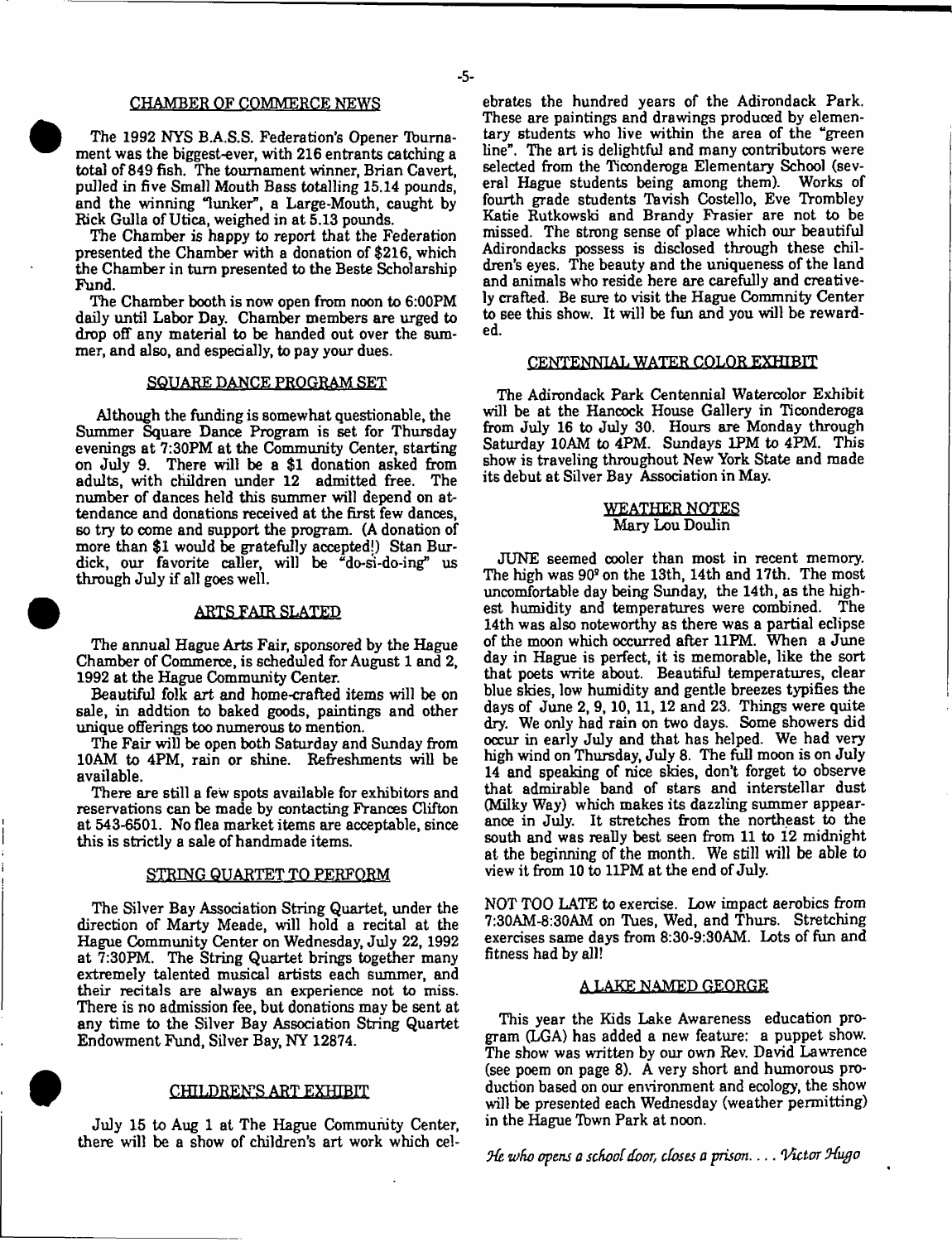**The following is the letter referred to in the Town Board article and waB addressed to all members of the Town Board: 'Ladies and Gentlemen:**

**As I'm sure you are aware, 1 have been appointed as Sole Assessor for the Town of Moreau, Saratoga County. The decision to accept or reject this appointment has been a difficult one. I have grown very fond of the Town of Hague, its elected officials and the people themselves. The Town of Hague is not only a nice place to live, it is also a nice place to work. I have never before seen town employees who work so closely together and are so helpful to one another.**

**"1 would briefly like to scan the past activities of the Assessor's Office and bring certain matters to your attention.**

**"In 1985 the Town of Hague assessors began a revaluation process which was to be completed for the 1987 Tax Roll. As you know this was never accomplished. Over the years 1985 through 1990 the Martucci brothers and other elected assessors were paid \$8.00 per hour to work on the revaluation project, in addition to the assessors' regular salaries.**

**"As noted five years were spent on the project with very little being accomplished - this** *ie* **a fact that the records of the Assessor's Office, the Warren County Tax Mapping Office and the Hew York State Department of Equalisation and Assessment, Local Assessment Services Office can attest to.**

**"When I was appointed (January 1,1991) I was directed to complete the revaluation for the 1992 Tax Roll. This I assure you was no easy task; however, it was accomplished.**

**"Upon my arrival at the Town of Hague's Assessors Office, I found a general mess, with papers and files in complete disarray. The situation at first appeared unworkable. I then contacted Mr. Martucci, one of the previous elected assessors, and asked him to fill me in on where things stood and where various maps and reports were. He stated that they most have gotten lost, refused to give me any information and made a profane statement upon his leaving. From that day forward both myself and the revaluation project were subjected to continual harassment by the Martucci/Yaw group.**

*T h is* **of course did not make my task any easier. Shortly thereaiter the Town Attorney contacted me relative to a series of Article 7 proceedings initiated over the years relative to state lands and asked that I work up a proposal relative to settling all of them at a meeting the next month. This was accomplished and my proposal was accepted upon its presentation at our first meeting.**

**"The revaluation project continued However, continual ha**rassment by the Martuod/Yaw group made the situation that **much more difficult Yaw finally stated that if they couldn't get me fired they would harass me until I quit.**

**"For the record, they (The Martuod/Yaw group) did not have any effect on my final decision to resign. The increased aalary, the outstanding benefits and the dose proximity to my home were the dedsion-znaking factors.**

**"It seems strange to me that Martucci, who was unsuccessful in his bid for the assessor jobs in Hague and Ticonderoga, and who could not get the Hague revaluation project off the ground in five years, is presumed by his fellow group of haraseers as the "great valuation expert.\***

**If concurrence is given to this type of unwarranted harass**ment and the spreading of mis-information, one can foresee **nothing but disaster on the horizon for the Town of Hague..**

**"The Bchedule I previously outlined for verifying, adjusting, recollecting and recomputing data for an update of values in 1995 is something I would hate to see left undone. Ho revaluation is ever perfect (particularly after 20 years) and of course not everyone** ib **ever going to be happy with the results of a revaluation. Only with a continuing effort to iron out the wrinkles (so to Bpeak) can an Assessment Roll be continually maintained with the minimum amount of complaints and the maximum degree of accuracy.**

**"Tbs 1992 Hague Tax Roll reflects the results of the now**

**completed revaluation. It is my opinion that fair and equitable assessments have been determined**

**"Applications for payments #2 and #8 under Article 15B Reimbursement have been filed with the State but not as yet acted upon. The Town will now be eligible to apply for payment #4 after the filing of the Final Assessment Roll.**

**'I wish to thank the members of the Town Board, the Town Office building staff, and the majority of the townspeople for their support and asistance during the past year and one half.**

**"I would like to offer to meet with my successor whoever it may be, if requested, to answer questions relative to the office functions.**

**"Again, it has been a pleasure working for the Town of** Hague. Please accept this as my formal resignation to be ef**fective 10 July 1992.\***

**Very truly yours, /a/ Harold A. LaRoae, SCAA**

#### **GRACE MEMORIAL CHAPEL SERVICES**

**Historic Grace Memorial Chapel on Sabbath Day Point in Silver Bay continues its 108th summer of worship services through Labor Day weekend.**

Worship is at 10 o'clock. Worship is led by a different **minister each Sunday.**

- **July 19 Rev. Russell Butcher, Ret Presbyterian** Church, USA, Hagerstown, Md.
- **July 26 Rey. Gerald Van Heest, Chaplain Hope Col lege, Holland, MI**
- **Aug. 2 Rev. Paul Friedrich, Ret., United Methodist Church, Wayne, NJ**
- **Aug. 9 Rev. Nicholas Miles, United Reformed Church of Rosendale, Bloomington, NY**
- **Aug. 16 Rev. Timothy Van Heest, Anaheim Hills Reformed Church, Anaheim, CA**
- **Aug. 23 Rev. Helenmarie Sunkenberg, Ramsey, NJ**
- **Aug 30 Rev. Winston Saunders, Ret. United Methodist Church, Sunset Beach, NC**
- **Sept 6 Rev. Robert Marr, Ret. United Church of Christ, Suffolk, VA**

The chapel is also available for weddings, baptisms **and memorial services. For more info, please call Carol Babinsky at 543-6044.**

**See you in church! A warm welcome awaits you.**

**WORK ON HAGUE (SUCCOR) BROOK AND BRIDGE began during May and will continue until some time between Oct 15 and December 1. For the interim, the heart of Hague has put its tranquil pace, clean air and serenity on hold.**

**DECEMBER 31 THE DOORS OF MOSES LUDING4 TON HOSPITAL WILL CLOSE FOREVER, UN-LESS YOU THE PEOPLE DO SOMETHING ABOUT IT. VOTE XES ON THE REFERENDUM ON AUG. 4.**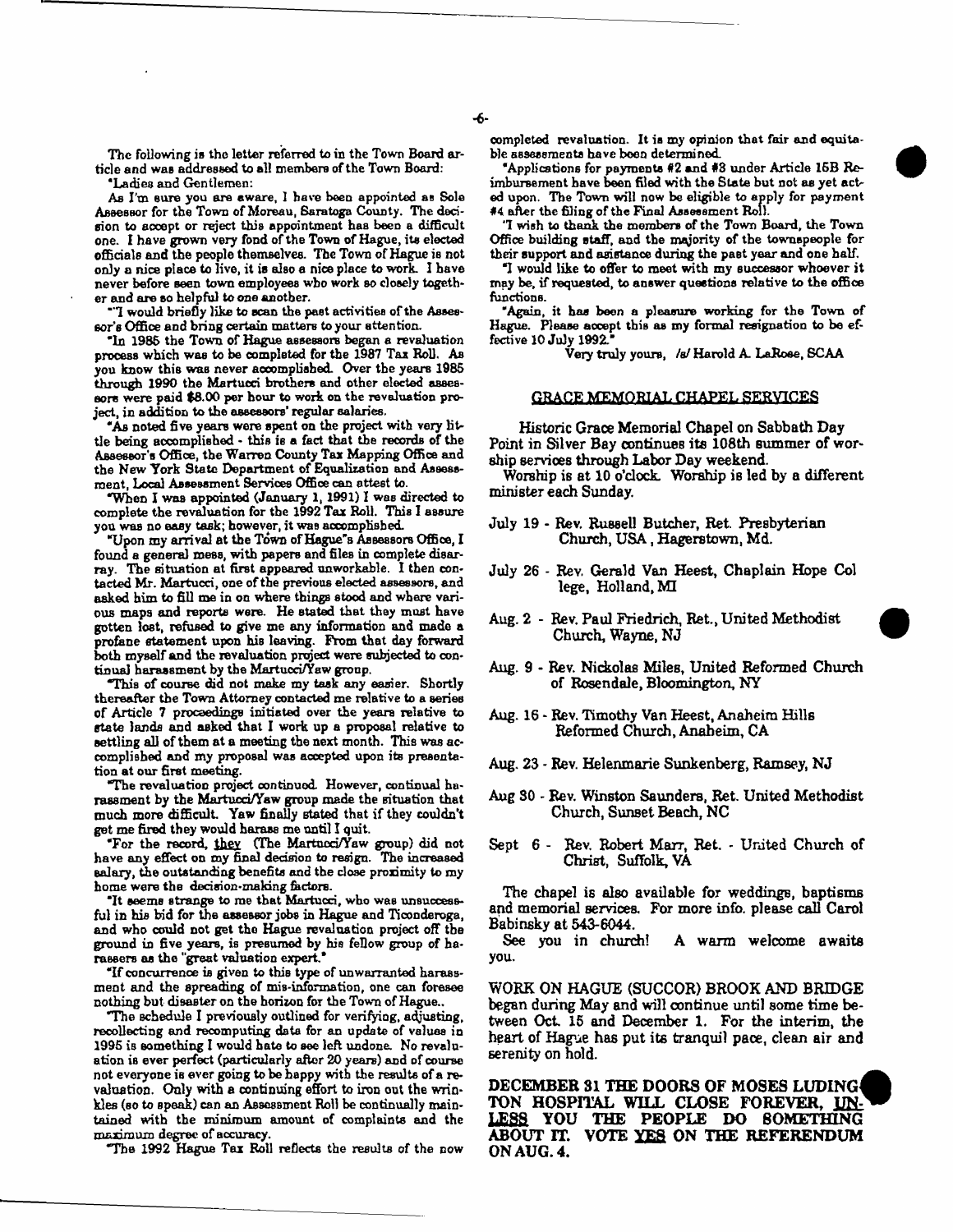## **SOUNDINGS**

**BORN - A boy, Jarred Francis, to Jerry and Robin Holub, r'~tinford, NJ on April 28. Proud grandparents are Jerry am. Jove Ho'ub, F** vireley Heights. NJ and very proud great grandmother if Dolly "<sup>r</sup>ennedy, Pine Cove **Road, Hague.**

**BORN - A boy, Philip Michael, to Maureen (Denno) and Jerry Germaine, New Haven VT on May 10 at Porter Medical Hospital in Middlebury, VT. Proud grandparents are Mr. & Mrs. Bernard Denno, Hague.**

**BORN - A boy, Tyler Brock, to Debbie (Bly) and Michael Hicks, Martville, NY, on July 9,1992. Proud grandma is Shirley Smith, New Hague Road.**

**MARRIED - Debbie Denno Hoffay, daughter of Mr & Mrs Bernard Denno, Hague, to Larry E. Reid, Plattsburgh on June 27 at their home on New Hague Road.**

MARRIED - Alison. **Porter, daughter** of **Mr.** *&* **Mrs. Walter Porter, Hague, to Kevin Bartfett, son of Mr & Mrs. Gillette Bartlett, Ticonderoga on June 27 at St. Mary's Church, Ticonderoga. Reception followed at the home of her parents. Mr & Mrs Bartlett are residing on New Hague Road.**

DIED - Andrew Halloran, 18, on March 24 in Pembroke **Pines, FL. He is survived by his parents, Michael and Louise (Will) Halloran, one brother and one sister, grandmother Helen Will, former summer resident of Hague and grandmother Phyllis Halloran, Latham. A memorial service will be held August 7 in First United Presbyterian Church, Troy, NY at 10AM.**

**DIED - Beulah Blair Moses,102, long-time summer resident of Indian Kettles and Sabbath Day Point, on May 24 in Dunedin, FL. She celebrated her 102nd birthday at a party for her on March 28 and was in excellent health until a month before her death. She is survived by her god-daughter, Heidi Spencer, Indian Kettles.**

**DEED - Alberta Krueger, wife of Richard Krueger, New Hague Road, Hague and Inglis, FL., in Inglis. Surviving besides her husband are a son, Richard and a daughter Marie and several grandchildren.**

#### **HAGUE STUDENTS SHINE AT GRADUATION**

**Hague graduated seven students from Ticonderoga High School on June 20. We published the names of five**

**five of these graduates last month and inadvertently omitted the names of Jessica Ferdig and Carl Vallee. We regret this omission.**

**The following prises/awards were made during the commencement exercises: The Steward R. Moore Art** Prize to Carolyn Dykstra; Mary C. Beste Memorial **Scholarship Award to Richard Cobb, Anthony DeFranco,** Carolyn Dykstra, Teah Gautreau and Nathan La-**Course; The Frank M. and Nellie Wicker Moses Memorial Award offered to the graduate with the highest score in SAT or ACT to Carolyn Dykstra; The Stephen** 

**J. Potter Education Award to Anthony DeFranco, Carolyn Dykstra, Tieah Gautreau; the John J, Herbert Memor- ial Scholarship to Tieah Gautreau and the Elks Most Valuable Student Scholarship to Anthony DeFranco.**

**All of the students who received Mary C. Beste awards are planning a college career beginning this fall. The future really looks bright for these young students. .The Hague Chronicle staff congratulates all of these** students on their successful high school years and wish $e$ s them  $\mathbf{a}$ . . e best for their future endeavors.

**RjOBERT LOVELAND, son of Mr. & Mrs. Donald Loveland, New Hague Road, graduated on June 12 from the College of Veterinary Medicine of Ohio State University ip Columbus OH. His undergraduate degree was earned from Findlay College, Findlay, OH.**

**DANIEL MONTBRIAND, son of Mr. & Mrs. Francis Montbriand, Ticonderoga, and DAVID NOPPENBER-GER. Jr., son of** *sAj\ O.* **T~V). David Noppenbeiger, Belair,** Md. both won the Bausch & Lomb science awards a<sup>2</sup> **their respective high schools this year. Both students** are grandsons of Ursula Montbriand, Lakeshore Ter**raoe, Hague and are going into their senior year at high school**

#### BEAR FACTS

**A bear has been spotted recently in the vicinity of the Gautreaus on New Hague Road. We also have a report of a VERY large bear that has been haunting the Ernest Jordon home on Battle Hill Rd (Sno-Pappy). Venue Rockwell believes that he saw a moose on Battle Hill Rd**

### **Tb the Editor**

 $-7-$ 

**As executive travel editor of the Philadelphia Inquirer:, I recently returned to the Adirondacks to research a story keyed to the centennial cf the Adiomdack Park and the opportunities the park offers the leisure traveler**

**I had not been in the area for nearly 40 years and had ng idea of the wonderful transition that had taken place Driving the park's highways is pure pleasure. The complete lack of commercial signage beyond town limits - not to mention the almost total absence of roadside litter - makes driving throughout the Adirondack Park a joy.**

**I hope you and your readers appreciate what you have. Anyone who traveled the park's roads a few decades ago - and suffered the visual pollution of billboards advertising everything from snake farms to Bur**ma-Shave-certainly must know the value of today's<br>nearly pristine roadside environment. Adirondackers nearly pristine roadside environment. **may take pride in what has been achieved in the effort to enhance the beauty of the park -- and they should work to preserve it.**

**Sincerely, /s; Jack Severson**

The benefits of education and of useful knowledge, *generally diffused through a community, are essential to the preservation of a free government.*